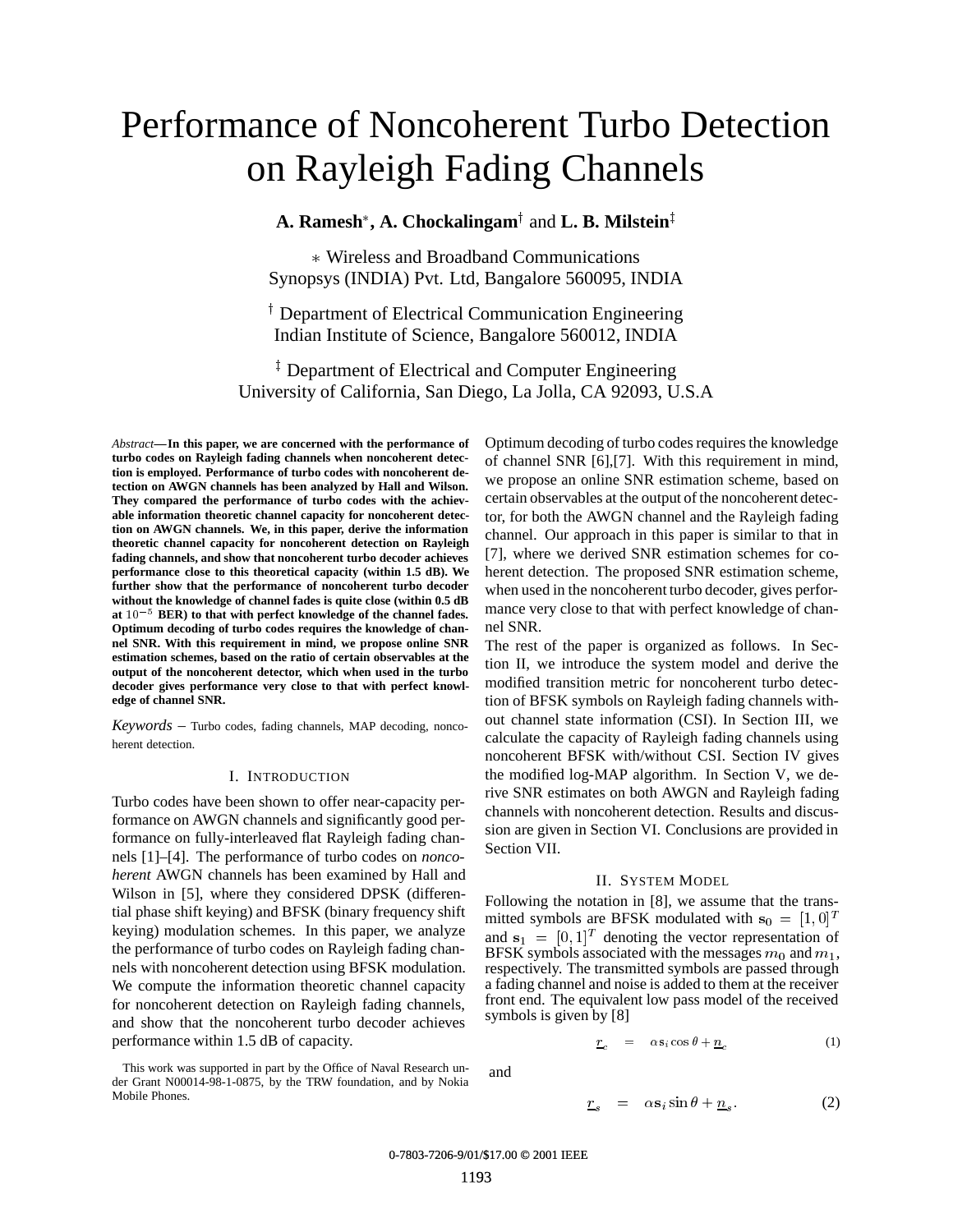Here,  $s_i$  is the transmitted BFSK signal point corresponding to the message  $m_i$ ,  $i \in \{0, 1\}$ . The received vectors  $r_c$  and  $r_s$  denote the outputs of the quadrature demodulators,  $\theta$  is a random phase which is distributed uniformly over [0,  $2\pi$ ], and  $\alpha$  is the random fade amplitude experienced by the transmitted symbol s<sub>i</sub>. We assume that  $\alpha$ 's are i.i.d Rayleigh random variables with the density function given by

$$
f_{\alpha}(a) = 2ae^{-a^2}, \quad a \ge 0,
$$
 (3)

we normalized the second moment of  $\alpha$  to unity (i.e.,  $E[\alpha^2] = 1$ ). The noise vectors  $n_c$  and  $n_s$  denote the in phase and quadrature phase noise whose components have zero mean and variance  $\sigma^2$ , where,  $\sigma^2 = N_0/2E_s$ . Given  $r_c = \frac{x}{g}$  and  $r_s = y$ , the optimum receiver sets  $\hat{m}$  equal to that  $m_i$  for which Prob $(m_i | r_c = x, r_s = y)$ is maximum [8]. With the signals  $m_i, i \in \{0, 1\}$  being equally probable, equivalently, we have to maximize

$$
p_{\underline{r}_c, \underline{r}_s}(\underline{x}, \underline{y}|m_i) = E_{\alpha} \left\{ E_{\theta} \left[ p_{\underline{r}_c, \underline{r}_s}(\underline{x}, \underline{y}|m_i, \alpha, \theta) \right] \right\}, (4)
$$

where  $E_{\alpha}$  and  $E_{\theta}$  denote the expectation operations with respect to  $\alpha$  and  $\theta$ , respectively. The quantity  $p_{\underline{r}_c, \underline{r}_s}(\underline{x}, \underline{y} | m_i, \alpha, \theta)$  can be calculated as

$$
p_{\underline{r}_c, \underline{r}_s}(\underline{x}, \underline{y}|m_i, \alpha, \theta) = p_{\underline{n}_c}(\underline{x} - \alpha \underline{s}_i \cos \theta) p_{\underline{n}_s}(\underline{y} - \alpha \underline{s}_i \sin \theta)
$$
  
\n
$$
\sim e^{-\alpha^2 \frac{E_s}{N_0} e^{\frac{2E_s}{N_0}(\underline{x} \cdot \underline{s}_i \alpha \cos \theta + \underline{y} \cdot \underline{s}_i \alpha \sin \theta)}
$$
  
\n
$$
\sim e^{-\alpha^2 \frac{E_s}{N_0} e^{\frac{2E_s X_i}{N_0} \alpha \cos(\theta - \phi_i)},
$$
 (5)

where  $X_i = \sqrt{(\underline{x}, \underline{s}_i)^2 + (\underline{y}, \underline{s}_i)^2}$  and  $\phi_i = \tan^{-1} \left( \frac{\underline{y}, \underline{s}_i}{\underline{x}, \underline{s}_i} \right)$ . From Eqn. (5)

$$
\begin{array}{ccc}\np_{\underline{r}_c, \underline{r}_s} \left(\underline{x}, \underline{y} | m_i, \alpha\right) & \sim & E_\theta \left(\frac{E_s}{\pi N_0} e^{-\left(2 + \alpha^2\right)} \frac{E_s}{N_0} e^{\frac{2X_i E_s}{N_0} \alpha \cos\left(\theta - \phi_i\right)}\right) \\
& \sim & e^{-\alpha^2 \frac{E_s}{N_0}} I_0 \left(2\alpha \frac{X_i E_s}{N_0}\right),\n\end{array} \tag{6}
$$

where  $I_0(\cdot)$  is the modified Bessel function of the zeroth order and first kind [8]. We can obtain  $p_{r_c, r_s}(x, y|m_i)$ , from Eqn. (6), as

$$
p_{\underline{r}_c,\underline{r}_s}(\underline{x},\underline{y}|m_i) \sim E_{\alpha} \left[ e^{-\alpha^2 \frac{E_s}{N_0}} I_0 \left( 2\alpha \frac{X_i E_s}{N_0} \right) \right]
$$

$$
\sim \frac{2\gamma e^{-2\gamma}}{1+\gamma} e^{\frac{X_i^2 \gamma^2}{1+\gamma}}, \tag{7}
$$

where<sup>1</sup>  $\gamma = E_s/N_0$ . Therefore, the optimum receiver has to maximize the above quantity over  $i$ .

#### III. CHANNEL CAPACITY

In [5], Hall and Wilson obtained the capacity limits for noncoherent detection on AWGN channel. In this section, we obtain the capacity limits for noncoherent detection on a Rayleigh fading channel using BFSK signaling. Channel capacity is defined as the maximum over the

<sup>1</sup>In deriving Eqn. (7) we have used the result 
$$
\int_{t=0}^{\infty} te^{-at^2} J_0(bt) dt = C_{BFSK}^{Ray, N}
$$

$$
\frac{1}{2a}e^{-\frac{b^2}{4a}}, \text{ with } J_0(it) = I_0(t), i = \sqrt{-1}.
$$

input distribution,  $P_X(x)$ , of the mutual information between the channel output  $(Y)$  and the input  $(X)$ ,  $I(X, Y)$ . For the fading channel, if the fading amplitude is known, the mutual information is conditioned on this knowledge. In the following, we consider  $a$ ) Rayleigh fading with channel state information (CSI), i.e., perfect knowledge of the fade amplitudes is available at the receiver, and  $b$ ) Rayleigh fading without CSI (NCSI).

#### *A. Rayleigh fading with CSI*

With perfect CSI, the conditional p.d.fs  $p(X_i | \underline{s}_i, \alpha), i, j \in$ j  $\{0, 1\}$  can be computed in a straightforward way, and are given by

$$
p(X_0|S_0, \alpha) = 2\gamma X_0 e^{-(X_0^2 + \alpha^2)\gamma} I_0(2X_0\alpha\gamma),
$$
  
\n
$$
p(X_1|S_0, \alpha) = 2\gamma X_1 e^{-X_1^2\gamma},
$$
  
\n
$$
p(X_0|S_1, \alpha) = 2\gamma X_0 e^{-X_0^2\gamma},
$$
 and  
\n
$$
p(X_1|S_1, \alpha) = 2\gamma X_1 e^{-(X_1^2 + \alpha^2)\gamma} I_0(2X_1\alpha\gamma).
$$
 (8)

The channel capacity is given by

$$
C_{BFSK}^{Ray,CSI} = \int_{a=0}^{\infty} f_{\alpha}(a) \int_{X_0=0}^{\infty} \int_{X_1=0}^{\infty} p(X_0 | \underline{s}_0, a) p(X_1 | \underline{s}_0, a)
$$

$$
\log \left( \frac{p(X_0 | \underline{s}_0, a) p(X_1 | \underline{s}_0, a)}{\sum_{i=0}^{1} P(\underline{s}_i) p(X_0 | \underline{s}_i, a) p(X_1 | \underline{s}_i, a)} \right)
$$

$$
da \, dX_0 \, dX_1.
$$
(9)

Upon substituting the p.d.f's of Eqn. (8) in Eqn. (9), we obtain

$$
C_{BFSK}^{Ray,CSI} = \int_{a=0}^{\infty} f_{\alpha}(a) \int_{X_0=0}^{\infty} \int_{X_1=0}^{\infty} 4\gamma^2 X_0 X_1 e^{-(X_0^2 + X_1^2 + \alpha^2)\gamma}.
$$
  

$$
I_0(2X_0 \alpha \gamma) \log \left( \frac{2I_0(2X_0 \alpha \gamma)}{I_0(2X_0 \alpha \gamma) + I_0(2X_1 \alpha \gamma)} \right)
$$
  

$$
da dX_0 dX_1.
$$
 (10)

### *B. Rayleigh fading without CSI (NCSI)*

With no channel state information (NCSI), the conditional p.d.fs  $p(X_i | \underline{s}_i)$ ,  $i, j \in \{0, 1\}$  are given by

$$
p(X_0 | \underline{s}_0) = \frac{2X_0 \gamma}{1 + \gamma} e^{-\frac{X_0^2 \gamma}{1 + \gamma}},
$$
  
\n
$$
p(X_1 | \underline{s}_0) = 2\gamma X_1 e^{-X_1^2 \gamma},
$$
  
\n
$$
p(X_0 | \underline{s}_1) = 2\gamma X_0 e^{-X_0^2 \gamma},
$$
 and  
\n
$$
p(X_1 | \underline{s}_1) = \frac{2X_1 \gamma}{1 + \gamma} e^{-\frac{X_1^2 \gamma}{1 + \gamma}}.
$$
 (11)

The channel capacity is given by

$$
C_{BFSK}^{Ray, NCSI} = \int_{X_0=0}^{\infty} \int_{X_1=0}^{\infty} p(X_0|_{S_0}) p(X_1|_{S_0}) \cdot
$$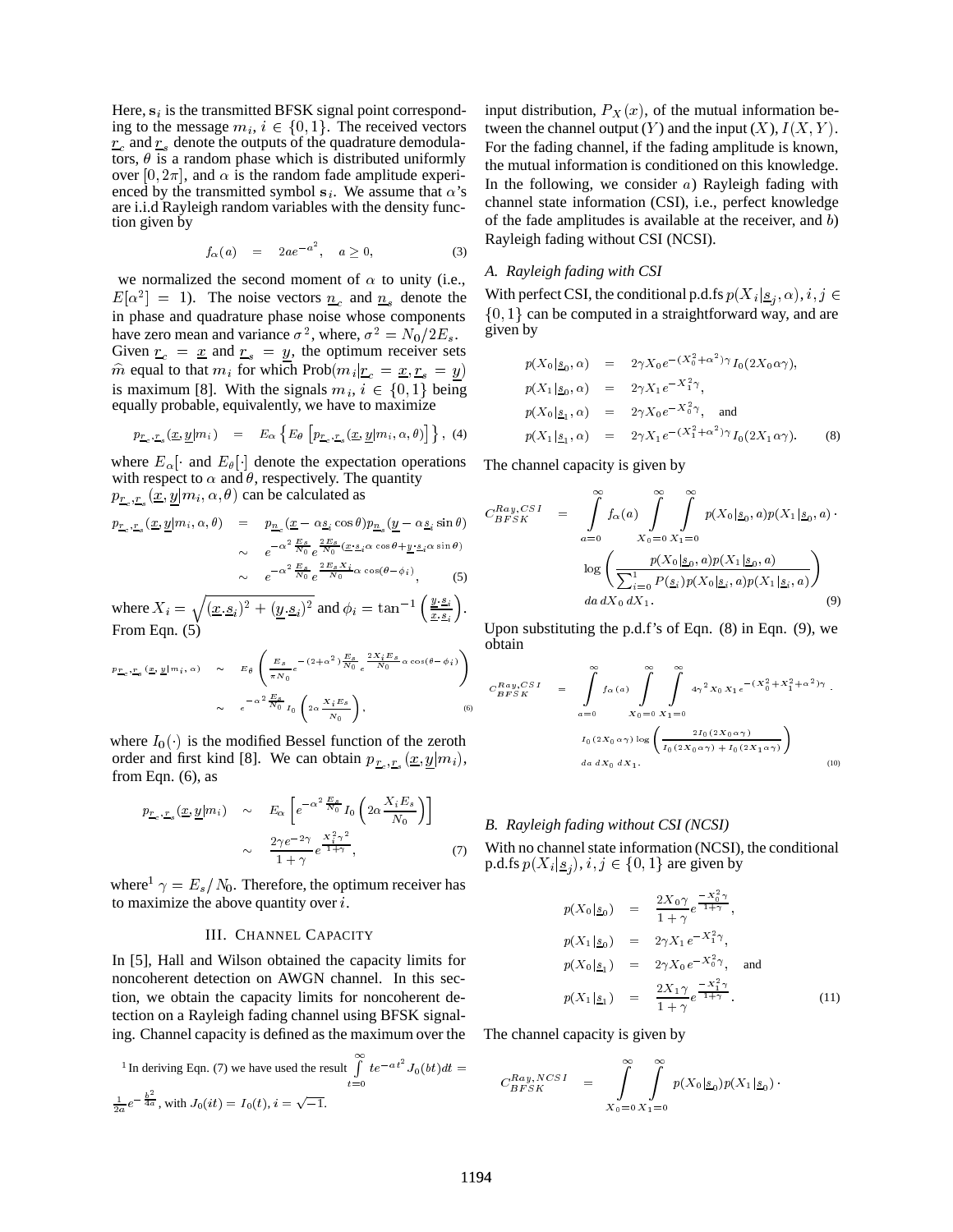| Code | $E_h/N_0$ (min) | $E_h/N_0$ (min)   | $E_h/N_0$ (min)   |
|------|-----------------|-------------------|-------------------|
| Rate | <b>AWGN</b>     | Rayleigh, CSI     | Rayleigh, NCSI    |
| 1/4  | $6.72$ dB       | $7.22 \text{ dB}$ | $8.02 \text{ dB}$ |
| 1/3  | $6.87$ dB       | 7.47 dB           | 8.07 dB           |
| 1/2  | 6.91 dB         | 8.31 dB           | 8.51 dB           |
| 2/3  | 6.96 dB         | 9.96 dB           | $10.07$ dB        |
| 4/5  | $7.67$ dB       | $11.07$ dB        | 11.57 dB          |

CHANNEL CAPACITY LIMITS FOR NONCOHERENT BFSK

$$
\log \left( \frac{p(X_0|_{\mathcal{S}_0})p(X_1|_{\mathcal{S}_0})}{\sum_{i=0}^1 P(\underline{s}_i)p(X_0|_{\mathcal{S}_i})p(X_1|_{\mathcal{S}_i})} \right) \tag{12}
$$

Upon substituting the p.d.fs of Eqn. (11) in Eqn. (12), we obtain

$$
C_{BFSK}^{Ray, NCSI} = \int_{X_0=0}^{\infty} \int_{X_1=0}^{\infty} 4 \frac{X_0 X_1 \gamma^2}{1+\gamma} e^{-\left(\frac{X_0^2 \gamma}{1+\gamma} + X_1^2 \gamma\right)} \text{ Fig. 1}\n\log \left(\frac{2}{1+e^{\frac{(X_1^2-X_0^2)\gamma^2}{1+\gamma}}}\right) dX_0 dX_1. \quad (13)
$$
\nthe second

By evaluating the capacity expressions in Eqns. (10) and (13) via numerical integration, we obtain the minimum  $E_b/N_0$  required to achieve an arbitrarily small probability of error for different code rates. We tabulated these values in Table I for code rates of interest. Also, the capacity limits for the AWGN channel are given for comparison purposes. The results in Table I show that noncoherent BFSK does not benefit from letting the code rate diminish indefinitely. In Fig. 1, we have plotted the capacity versus  $E_s/N_0$  on Rayleigh fading channels with and without CSI, with noncoherent detection. The capacity for the AWGN channel is also shown. From Fig. 1, we observe that the loss in channel capacity with no CSI is quite small compared to the capacity with CSI. The same observation can be made from Table I as well.

## IV. LOG-MAP DECODER WITH NONCOHERENT **DETECTION**

In this section, we modify the log-MAP decoder [10],[12], for the case of noncoherent BFSK signaling. To do so, we need to calculate the transition metric defined by  $\gamma_k(s,t) =$  $Prob(\mathbf{X}_k, S_k = t | S_{k-1} = s)$ , where  $\mathbf{X}_k = (X_{k,0}^s, X_{k,1}^s, X_{k,0}^p, X_{k,1}^p)$  for a rate-1/3 turbo code. Here  $X_{k,0}^s$ ,  $X_{k,1}^s$  are the envelope outputs corresponding to the transmitted information symbol  $x_k^s$ .  $X_{k,0}^p$ ,  $X_{k,1}^p$ are the envelope outputs corresponding to the transmitted parity symbol  $x_k^p$ . Here  $p \in \{p_1, p_2\}$ , where  $p_1$  signifies the first parity and  $p_2$  signifies the second parity. It is to be noted that, for the first decoder the received amplitudes due to transmitted symbol and parity (i.e., first parity) have same time alignment, whereas for the second decoder the received amplitudes are due to the interleaved version of the transmitted symbols and again have



Fig. 1. Channel capacity on the fully interleaved Rayleigh fading channel with noncoherent BFSK signaling. Also shown is the capacity on the AWGN channel.

the same time alignment with the amplitudes due to the second parity symbol. Also,  $S_k$ ,  $S_{k-1}$  are the encoder states at time instances  $k, k - 1$ , respectively. Applying Baye's theorem, we can write  $\gamma_k(s, t)$  as

$$
\gamma_k(s,t) = \text{Prob}(\mathbf{X}_k, S_k = t | S_{k-1} = s)
$$
  
\n
$$
= \text{Prob}(\mathbf{X}_k | S_k = t, S_{k-1} = s) \text{Prob}(S_k = t | S_{k-1} = s)
$$
  
\n
$$
= p(\mathbf{X}_k | \mathbf{x}_k) \text{Prob}(S_k = t | S_{k-1} = s)
$$
  
\n
$$
= p(\mathbf{X}_k | \mathbf{x}_k) \text{Prob}(x_k^s).
$$
 (14)

The last step in the above equation is due to the fact that the state transition between any given pair of states <sup>s</sup> and t uniquely determines the information bit  $x_k^s$ . Define

$$
c_k(s,t) = \log(\gamma_k(s,t))
$$
  
= 
$$
\log(p(\mathbf{X}_k|\mathbf{x}_k)) + \log(\text{Prob}(x_k^s)).
$$
 (15)

The first term in the above equation is derived as follows. With perfect channel interleaving, we get

$$
\log(p(\mathbf{X}_k | \mathbf{x}_k)) = \log(p(X_{k,0}^s, X_{k,1}^s | x_k^s)) + \log(p(X_{k,0}^p, X_{k,1}^p | x_k^p)).
$$
\n(16)

Using Eqn. (7) in Eqn. (16), and discarding all the constant terms and terms which do not depend on the code symbols  $\{x_k\}$ , we obtain

$$
\log(p(\mathbf{X}_k|\mathbf{x}_k)) = \frac{\gamma^2}{1+\gamma}(X_{k,0}^s(1-x_k^s) + X_{k,1}^s x_k^s + X_{k,0}^p(1-x_k^p) + X_{k,1}^p x_k^p. \tag{17}
$$

The second term in Eqn. (15) can be calculated as follows. Define the quantity  $L_k$  as

$$
\widehat{L}_k = \log \left( \frac{\text{Prob}(x_k^s = 1)}{\text{Prob}(x_k^s = 0)} \right). \tag{18}
$$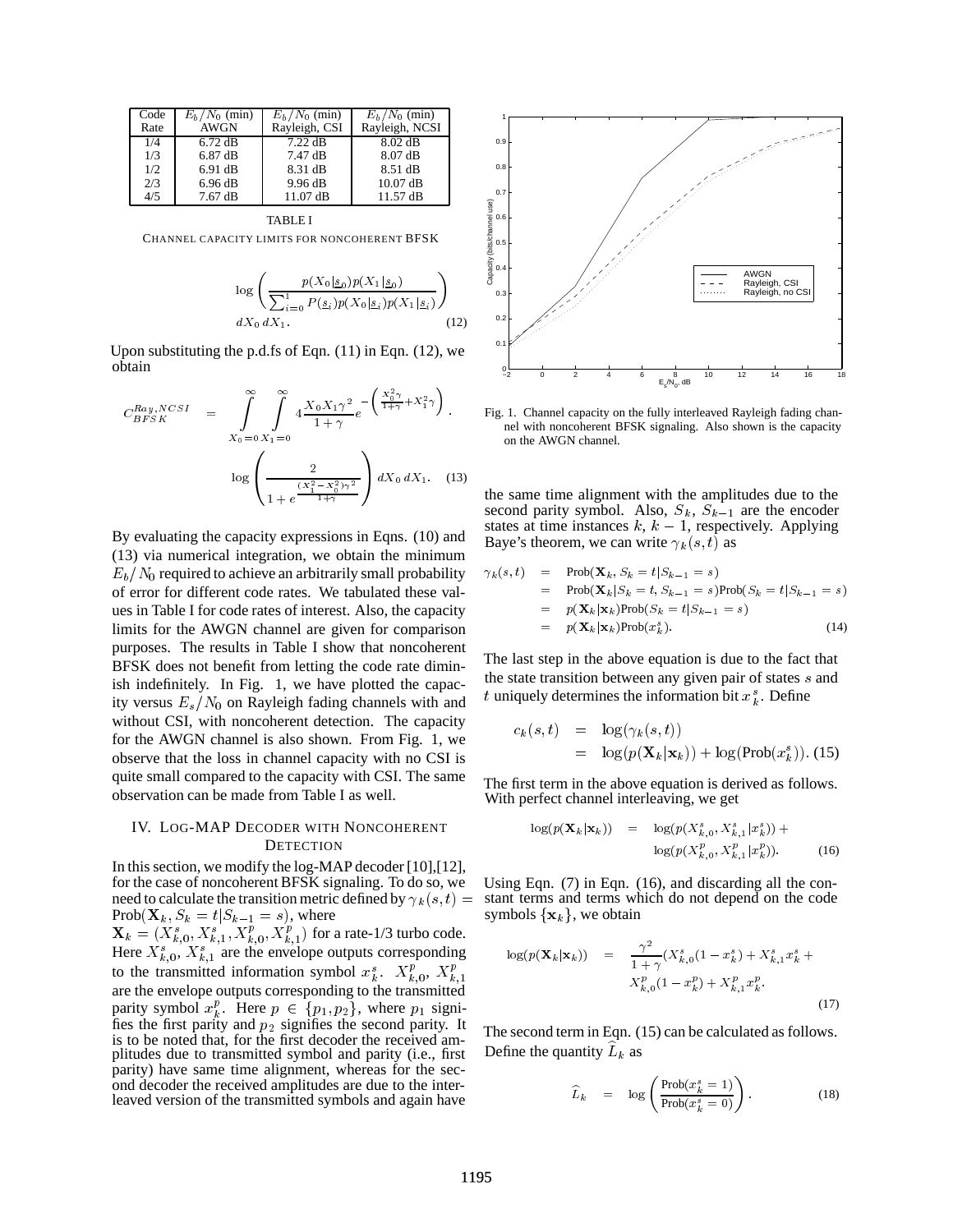This gives us  $\text{Prob}(x_k^s = 1) = \frac{e^{-k}}{1 + e^{L_k}}$  and  $\text{Prob}(x_k^s = 1)$  $(0) = \frac{1}{1 + e^{L_k}}$ . With these, we have,

$$
\log(\text{Prob}(x_k^s)) = x_k^s L_k. \tag{19}
$$

Combining the results of Eqns. (17) and (19) and substituting in Eqn. (15), we obtain

$$
c_k(s,t) = \widehat{L}_k x_k^s + \frac{\gamma^2}{1+\gamma} (X_{k,0}^s (1-x_k^s) + X_{k,1}^s x_k^s + X_{k,0}^p (1-x_k^p) + X_{k,1}^p x_k^p).
$$
 (20) For a

## V. SNR ESTIMATION

Optimum decoding of turbo codes require the knowledge of channel SNR [6],[7]. In [7], we proposed an SNR estimation scheme over generalized fading channels and applied it in decoding turbo codes with coherent BPSK signaling. From Eqn. (20), we observe that noncoherent turbo detection also requires the knowledge of channel SNR,  $\gamma$ . In Sections V-A and V-B, we derive the SNR estimation schemes for non-coherent detection on an AWGN channel and for a Rayleigh fading channel, respectively.

#### *A. SNR Estimation on AWGN Channel*

For the case of an AWGN channel, the inphase and quadrature phase demodulator's outputs are given by

$$
\begin{array}{rcl}\n\underline{r}_c & = & \underline{s}_i \cos \theta + \underline{n}_c \\
\underline{r}_s & = & \underline{s}_i \sin \theta + \underline{n}_s.\n\end{array} \tag{21}
$$

We want to estimate the received SNR,  $\gamma = \frac{E_s}{2\sigma^2} = \frac{E_s}{N_0}$ . In Eqn. (21), the actual data polarity is unknown. Our interest is to devise a blind algorithm which does not require the transmission of known training symbols to estimate the SNR. Accordingly, we formulate an estimator for the SNR based on a block observation of  $r_c$  and/or  $r_s$  as

$$
z_{AWGN} = \frac{E\left[\left(\underline{r}_c \cdot \underline{r}_c\right)\right]^2}{E\left[\left(\underline{r}_c \cdot \underline{r}_c\right)^2\right]}.
$$
 (22)

In the above formulation, we have used the observables at the output of the inphase demodulator. The same result can also be obtained with the observable,  $r_s$ , at the output of quadrature phase demodulator. The numerator in the Eqn. (22) can be computed as

$$
E\left[\left(\underline{r}_c \cdot \underline{r}_c\right)\right] = E(\cos^2 \theta)E(\underline{s}_i \cdot \underline{s}_i) + E(\underline{n}_c \cdot \underline{n}_c) + 2E(\cos \theta)E(\underline{s}_i \cdot \underline{n}_c)
$$
  

$$
= \frac{1}{2} + 2\sigma^2, \qquad (23)
$$
 From

since  $E(|\mathbf{s}_i|^2) = 1$ ,  $E(\cos \theta) = 0$ , and  $E(\mathbf{s}_i \cdot \mathbf{n}_c) = 0$ . The denominator in the Eqn. (22) can be computed as

$$
E\left[\left(\underline{r}_c \cdot \underline{r}_c\right)^2\right] = E\left[\left(|\underline{s}_i|^2 \cos^2 \theta + |\underline{n}_c|^2 + 2 \cos \theta \underline{s}_i \cdot \underline{n}_c\right)^2\right]
$$

$$
= E(\cos^{4} \theta) E(|\underline{s}_{i}|^{4}) + E(|\underline{n}_{c}|^{4}) + 4E(\cos^{2} \theta) E\left[ (\underline{s}_{i} \cdot \underline{n}_{c})^{2} \right] + 2E(\cos^{2} \theta) E(|\underline{s}_{i}|^{2}) E(|\underline{n}_{c}|^{2})
$$
  

$$
= \frac{3}{8} + 8\sigma^{4} + 4\sigma^{2}. \qquad (24)
$$

From Eqns. (23) and (24),  $z_{AWGN}$  can be obtained as

$$
z_{AWGN} = \frac{2(2+\gamma)^2}{16+16\gamma+3\gamma^2}.
$$
 (25)

For a given value of  $z_{AWGN}$  (computed from a block observation of the  $r_c$ s), the corresponding estimate of  $\gamma$ can be computed from Eqn. (25). For easy implementation, an approximate relation between  $z_{AWGN}$  and  $\gamma$  can be obtained through an exponential curve fitting for Eqn. (25). The exponential fit is given by

$$
\gamma = a_3 e^{\left(a_0 e^{\left(a_1 z_A w_{GN}\right)} + a_2 z_A w_{GN}\right)}, \quad (26)
$$

where  $a_0 = -5.86 \cdot 10^4$ ,  $a_1 = -18.99$ ,  $a_2 = -13.37$ , and  $a_3 = 2.66 \cdot 10^4$ .

### *B. SNR Estimation on Rayleigh Fading Channel*

For the case of a Rayleigh fading channel, the inphase and quadrature phase demodulator's outputs are given by the Eqns. (1) and (2). We want to estimate the average received SNR,  $\gamma = \frac{E_s}{2\sigma^2} E(\alpha^2) = \frac{E_s}{N_0}$ . Similar to the approach we have in Section V-A, we formulate an estimator for the SNR, based on a block observation of the  $r_c$ 's, as

$$
z_{Ray} = \frac{E\left[\left(\underline{r}_c \cdot \underline{r}_c\right)\right]^2}{E\left[\left(\underline{r}_c \cdot \underline{r}_c\right)^2\right]}.
$$
 (27)

The numerator in Eqn. (27) can be computed as

$$
E\left[\left(\underline{r}_c \cdot \underline{r}_c\right)\right] = E(\cos^2 \theta) E(\alpha^2) E(\underline{s}_i \cdot \underline{s}_i) + E(\underline{n}_c \cdot \underline{n}_c) + 2E(\cos \theta) E(\alpha) E(\underline{s}_i \cdot \underline{n}_c)
$$
  

$$
= \frac{1}{2} + 2\sigma^2. \tag{28}
$$

The denominator in the Eqn. (27) can be computed as

$$
E[(\underline{r}_c \cdot \underline{r}_c)^2] = E[(\alpha^2 | \underline{s}_i|^2 \cos^2 \theta + |\underline{n}_c|^2 + 2\alpha \cos \theta \underline{s}_i \cdot \underline{n}_c)^2]
$$
  
\n
$$
= E(\alpha^4) E(\cos^4 \theta) E(|\underline{s}_i|^4) + E(|\underline{n}_c|^4) + 4E(\alpha^2) E(\cos^2 \theta) E[(\underline{s}_i \cdot \underline{n}_c)^2] + 2E(\alpha^2) E(\cos^2 \theta) E(|\underline{s}_i|^2) E(|\underline{n}_c|^2)
$$
  
\n
$$
= \frac{3}{4} + 8\sigma^4 + 4\sigma^2. \tag{29}
$$

From Eqns. (28) and (29),  $z_{Ray}$  can be obtained as

$$
z_{Ray} = \frac{(2+\gamma)^2}{8+8\gamma+3\gamma^2}.
$$
 (30)

 $\left[\frac{n_c}{2}\right]^2$  servation of the  $r_c$ 's), the corresponding estimate of  $\gamma$  can For a given value of  $z_{Ray}$  (computed from a block ob-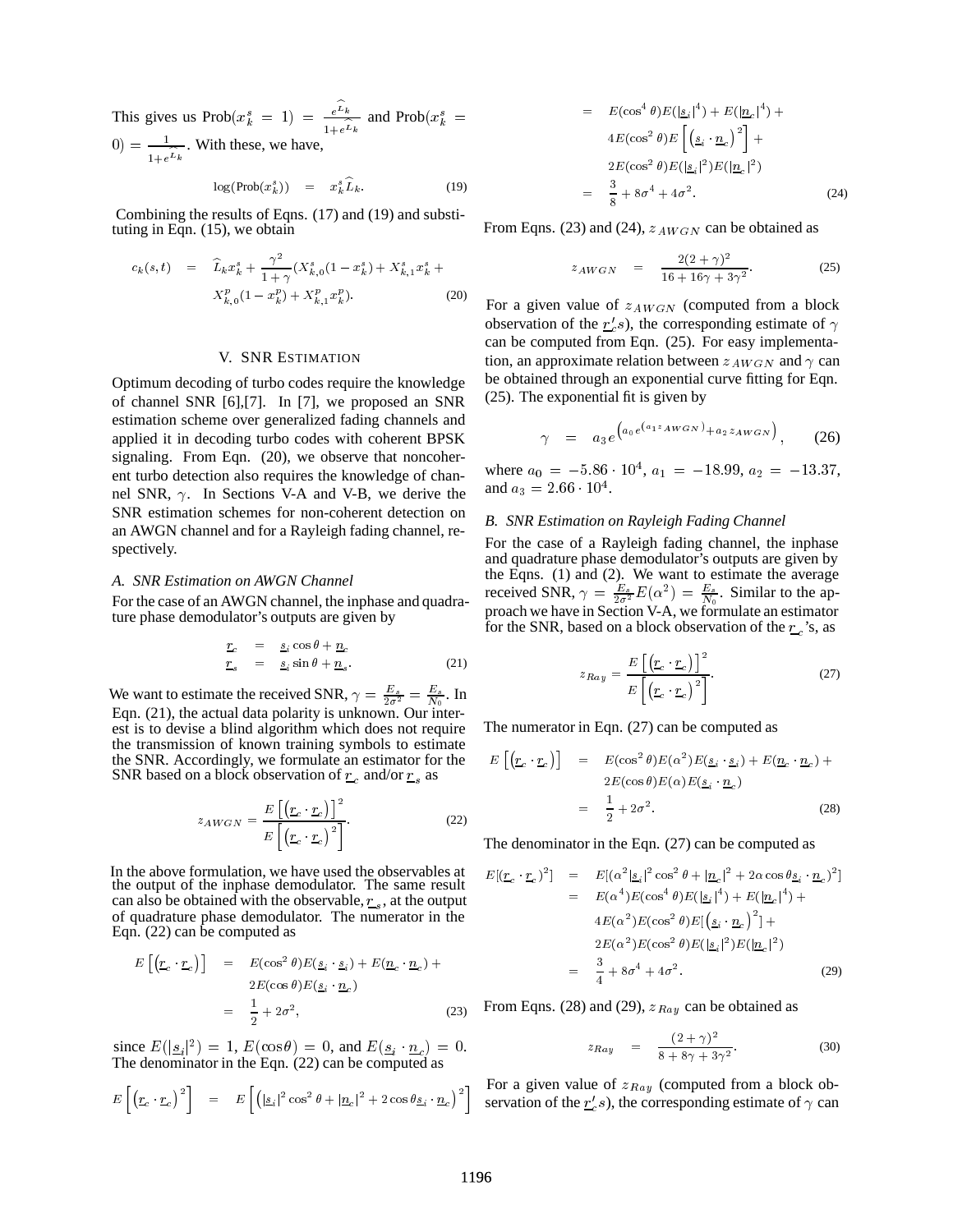| True SNR, $\gamma$ | Block size=1000 bits |                   | Block Size=5000 bits |                   |
|--------------------|----------------------|-------------------|----------------------|-------------------|
| (dB)               | $E[\gamma]$ , dB     | $SD[\gamma]$ , dB | $E[\gamma]$ , dB     | $SD[\gamma]$ , dB |
| 1.23               | 0.78                 | 2.688             | 0.845                | 0.522             |
| 2.23               | 1.97                 | 1.814             | 2.03                 | 0.351             |
| 3.23               | 3.15                 | 1.117             | 3.19                 | 0.214             |
| 4.23               | 4.21                 | 0.618             | 4.25                 | 0.117             |
| 5.23               | 5.10                 | 0.302             | 5.13                 | 0.056             |
|                    |                      |                   |                      |                   |

TABLE II

MEAN AND STANDARD DEVIATION OF THE SNR ESTIMATE,  $\widehat{\gamma}$ , FOR DIFFERENT VALUES OF THE TRUE  $SNR$ ,  $\gamma$ , for noncoherent AWGN CHANNEL.

| True SNR, $\gamma$ | Block size= $1000$ bits |                   | Block Size=5000 bits |                   |
|--------------------|-------------------------|-------------------|----------------------|-------------------|
| (dB)               | $E[\gamma]$ , dB        | $SD[\gamma]$ , dB | $E[\gamma]$ , dB     | $SD[\gamma]$ , dB |
| 1.23               | 1.11                    | 1.570             | 1.20                 | 0.299             |
| 2.23               | 2.21                    | 1.176             | 2.28                 | 0.225             |
| 3.23               | 3.26                    | 0.882             | 3.31                 | 0.170             |
| 4.23               | 4.23                    | 0.678             | 4.27                 | 0.132             |
| 5.23               | 5.10                    | 0.540             | 5.13                 | 0.106             |

MEAN AND STANDARD DEVIATION OF THE SNR ESTIMATE,  $\widehat{\gamma}$ , FOR DIFFERENT VALUES OF THE TRUE SNR,  $\gamma$ , FOR RAYLEIGH FADING CHANNEL WITH NONCOHERENT BFSK.

be computed from Eqn. (30). For easy implementation, an approximate relation between  $z_{Ray}$  and  $\gamma$  can be obtained through an exponential curve fitting for Eqn. (30). The exponential fit is given by

$$
\gamma = b_3 e^{\left(b_0 e^{(b_1 z_{Ray})} + b_2 z_{Ray}\right)}, \tag{31}
$$

where  $b_0 = -7.63 \cdot 10^{-7}$ ,  $b_1 = 29.03$ ,  $b_2 = -11.75$ , and  $b_3 = 514.15.$ 

Figure 2 shows the  $\gamma$  versus z plots corresponding to exponential fits for the AWGN and the Rayleigh fading channels as per Eqns. (26) and (31), along with the true value plots as per Eqns. (25) and (30), respectively. It is seen that the fit is very accurate over the SNR values of interest. In order to obtain an estimate for  $z_{AWGN}$  ( $z_{Ray}$ ), we replace the expectations in Eqn. (22) for AWGN (and Eqn. (27) for Rayleigh fading) with the corresponding block averages, yielding

$$
\widehat{z} = \frac{\frac{[\overline{r}_c \cdot \overline{r}_c]^2}{(\overline{r}_c \cdot \overline{r}_c)^2}}{(\overline{r}_c \cdot \overline{r}_c)^2}.
$$
 (32)

Substituting Eqn. (32) into Eqn. (25) for AWGN (and Eqn. (30) for Rayleigh fading) we get the SNR estimates,  $\hat{\gamma}$ , for the AWGN channel (and the Rayleigh fading channel). We tested the accuracy of the fit by evaluating the mean and standard deviation of the SNR estimates,  $\hat{\gamma}$ , determined by over 20000 trials. The block sizes considered are 1000 and 5000 bits (3000 and 15000 code symbols). Tables II and III give these results. Note that the true SNR value ( $\gamma = E_s/N_0$ ) ranges from 1.23 dB to 5.23 dB in Tables II and III, and corresponds to  $E_b/N_0$  values in the range 6 to 10 dB for a rate-1/3 turbo code. From Tables II and III, it can be seen that the mean SNR estimates  $\hat{\gamma}$ through the exponential curve fit are quite close to the true value of SNR  $\gamma$  and the standard deviation of the estimate is reduced as the block size is increased.

#### VI. RESULTS AND DISCUSSION

Simulations were performed using the proposed online estimator to provide  $\hat{\gamma}$  for the iterative decoding of turbo codes on flat Rayleigh fading channels. For details regarding turbo coding and decoding, the reader is referred to [9]. In this paper, we consider a rate-1/3 turbo code using two 16-state (constraint length  $= 5$ ) recursive systematic convolutional (RSC) encoders with generator  $(21/37)$  s. A random turbo interleaver is employed. The number of information bits per frame is 5000. The transmitted symbols are corrupted by flat i.i.d Rayleigh fading and AWGN.

We used the log-MAP algorithm in the iterative decoder [11],[12]. The number of decoding iterations is eight. The decoder performance is evaluated for seven different cases: <sup>a</sup>) coherent AWGN channel with BPSK signaling and  $E_s/N_0$  known to the receiver (coherent AWGN  $(Ideal), b)$  noncoherent AWGN channel with BFSK signaling and  $E_s/N_0$  known to the receiver (noncoherent AWGN (Ideal)), <sup>c</sup>) noncoherent AWGN channel with BFSK signaling and  $E_s/N_0$  estimated at the receiver using the *exponential* fit of Eqn. (26) (noncoherent AWGN (Est)), <sup>d</sup>) Noncoherent Rayleigh fading channel with CSI and  $E_s/N_o$  known to the receiver (Rayleigh CSI (Ideal)), e) Noncoherent Rayleigh fading channel with CSI and estimating the SNR using the *exponential* fit of Eqn. (31) (Rayleigh CSI (Est)),  $f$ ) Noncoherent Rayleigh fading channel without CSI and  $E_s/N_o$  known to the receiver (Rayleigh NCSI (Ideal)), and  $g$ ) noncoherent Rayleigh fading channel without CSI and estimating the SNR from the *exponential* fit in (31) (Rayleigh NCSI (Est)). In cases <sup>c</sup>), <sup>e</sup>), and <sup>g</sup>), the *average* SNR estimate is computed from the  $r_c$ 's over each frame (i.e., 15000 symbol observations) according to Eqns. (26) and (31). This estimated average SNR is then given as the channel information to the turbo decoder.

Figure 3 shows the simulated performance of the turbo decoder when the proposed SNR estimates derived in Section V are used, relative to the performance when perfect CSI is used. For coherent BPSK, the performance is within 0.7 dB of the channel capacity as previously noted in the literature for  $BER=10^{-5}$  [1]. From Figure 3, we observe that, for BFSK on an AWGN channel, this capacity relationship is preserved, as a bit error rate of  $10^{-5}$  is achieved at 8.2 dB, which is about 1.3 dB away from the limit of 6.87 dB (refer  $E_b/N_o(min)$  required for rate 1/3 on AWGN in Table I). Similarly, for the case of Rayleigh fading with CSI, bit error rate of  $10^{-5}$